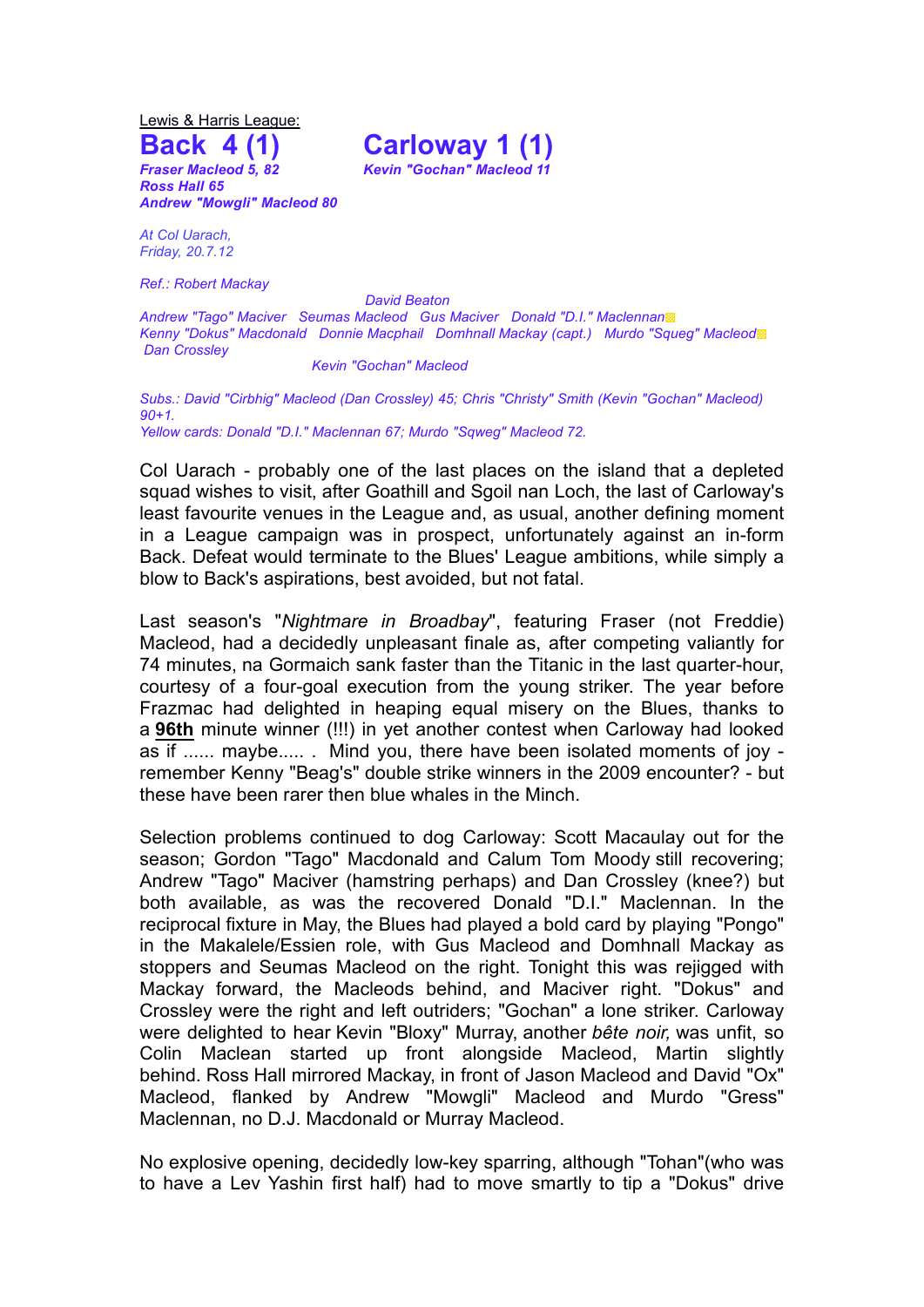from 20 metres over a couple of minutes in. Then, out of nothing, a simple opener, though well-taken. A speculative Martin Maclean effort from 22 metres centrally, not that well-struck but placed low to the diving Beaton's right hand, came back inwards off the inside of the post and Fraser Macleod who else? - was first to react to bundle the ball forward, then convert clinically from 10 metres.

Immediately Carloway broke down the right; "Gochan" cut in and from the right of the box lifted a looping lob/shot over "Tohan" on to the far side of the top of the bar. Carloway started to function now. After 10 minutes, Crossley beat two opponents on the left but as he moved into the box, he was crowded out and the ball cleared for a corner. The corner came in from the left and was headed out leftwards, to be gathered again by Crossley, to fire back in one of his dipping Martin Peters specials over the advancing back-line to the far post where "Gochan" came in at speed to meet it on the volley 8 metres out. "Tohan", miraculously, got his left hand/side to it but its power drove it home. A beauty!

Carloway now had a clear edge: the Mackay ploy was functioning well, blocking out the industry and creativity of Martin Maclean, hence isolating his namesake Colin and Frazmac; the running of "Gochan" and ingenuity of Crossley, their pace also, were testing "Gress" and "Mowgli"; Hall was drawn back but, in the middle, Jason Macleod and he remained steadfast. The fly in the Blues' ointment was: who was to score the goals that "Gochan" and Crossley" set up the chances for? Back seemed content to drift back and hold a crowded line awaiting the main chance. An in-form goalkeeper also denied na Gormaich repeatedly.

On 14 minutes another Crossley run on the left saw him supply "Dokus" on the right edge of the box, but his turn and drive were tipped over expertly by "Tohan". Six minutes later, "Gochan" eluded "Gress", then turned in, but his shot from 20 metres was flicked over by the keeper. On 25 minutes a "Dokus" break on the right, then cross, saw the keeper beat "Gochan's" head to the ball for a clear header from 10 metres, to knock away for a corner. Again Macleod reacted brilliantly to deny Mackay from 16 metres as the ball broke outwards from the corner. On 34 minutes a Macphail drive from 20 metres cleared the bar, before a heart-stopping moment for the Blues: in a rare Back attack "Mowgli" got to the right bye-line and his low cross came to Fraser Macleod 6 metres out to the left side of goal but he uncharacteristically mistimed his swing and the ball bounced away harmlessly.

On 39 minutes a Crossley cross was headed just over from 12 metres by "Gochan" before Carloway ended the half with a succession of corners. "Tohan" came out for the third but his attempted punch clear seemed instead to help the ball onwards and inwards before an acrobatic overhead kick cleared in front of the line.

The thoughts of the Carloway squad at the interval must have been mixed: what's the old adage about what happens if you don't take your chances when you are in the ascendancy? It was hard to believe that the Bacachs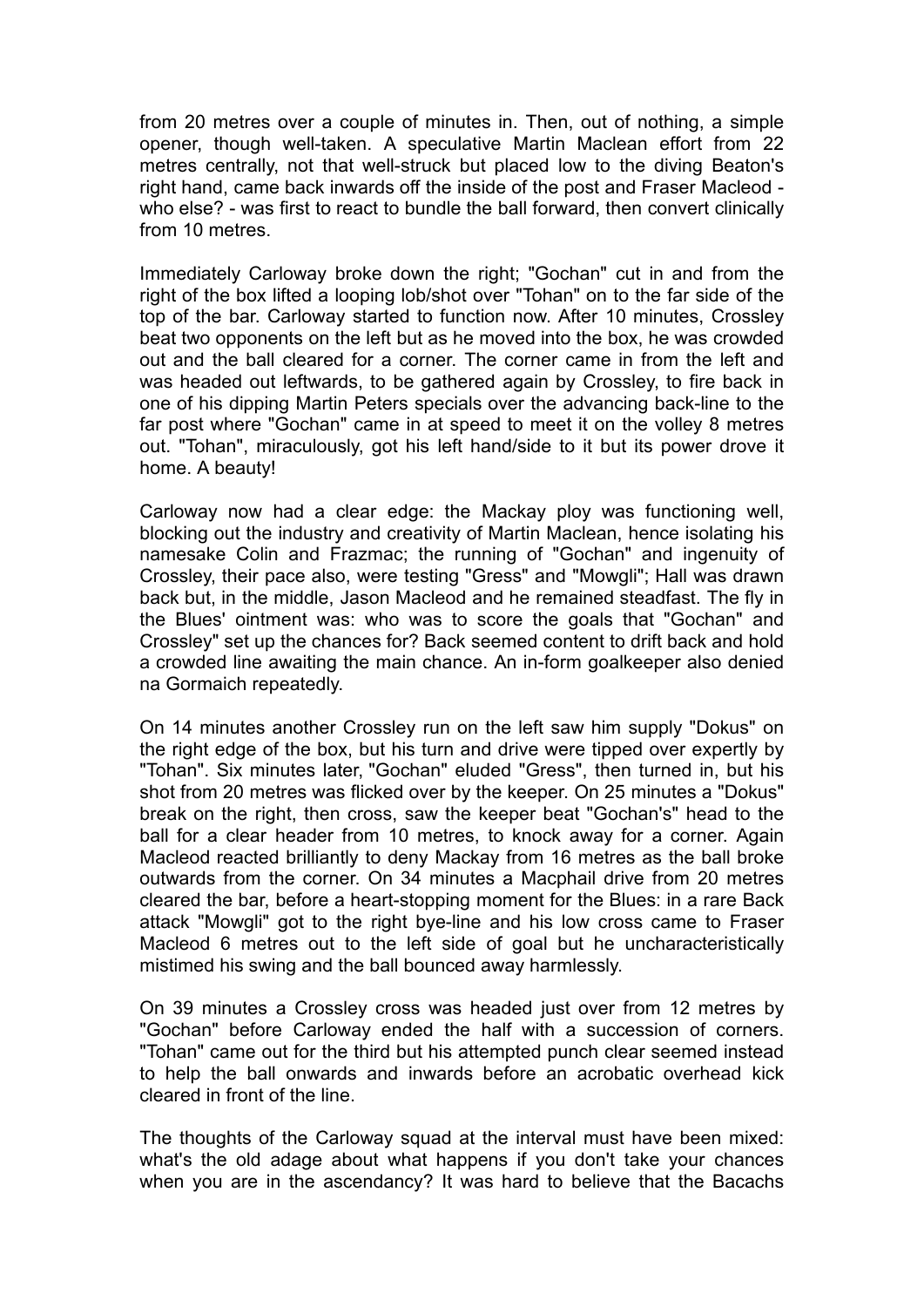would allow Carloway to continue to dictate play for another 45 minutes. In effect, the fickle Lady Fortune gave them a helping hand by the withdrawal of Carloway's main provider, Crossley; David Macleod deputised. "Pongo" seemed to be suffering slightly also in the second. Another question was how long could "Gochan" keep up his all-action contribution? A whack on his right cheekbone midway through the half didn't help either. The game certainly changed inexorably throughout the second half. On 52 minutes a "Dokus" run and shot from 22 metres was held comfortably by Macleod but Carloway seemed to have lost their cohesive force, and were now depending on individual flashes of inspiration up front, from "Dokus" and "Gochan".

As on Monday versus Harris, the midfield disappeared as a unit. To compensate, the back-line pushed high; Mackay drove forward more, but declining fire-power in central attack left Back comfortable. A disheartened "Gochan" was tiring. The Back strategy now seemed to be: let them run at us; let them pretend they are Spain at the back and in the middle; defend *en masse*; they'll give it away; Hall and Maclean will deliver the golden breaks for Fraser. After all, he now had a clear 30 metres to outrun the Macleods, or only one man to beat to be through on Beaton. On 55 minutes a predictable mix-up in defence saw the ball break to Frazmac 16 metres out on the left but he pulled his low shot just outside Beaton's left-hand post.

As Carloway's star was sinking, Back's rose. On 63 minutes a free-kick out on the left, 24 metres from goal, was nodded tamely into the keeper's arms by Macleod. On 63 minutes came the inevitable moment: the classic break out of defence by the Bacachs, which witnessed a breaking Martin Maclean, on the halfway line, send a glorious defence-splitter to the charging Hall, to outpace his markers, veer slightly right, and send an oh-so-cool Jimmy Greaves cracker into the opposite corner of the net. Pure class!

There was no way back for Carloway. David Macleod moved to right-back; "Pongo" into central attack. Weight/power was needed up front to assist the tireless "Gochan", but to no effect. Carloway continued to pass the ball around, push and run, but without real threat; in fact, Back looked more dangerous when they broke. On 77 minutes a run by Derek Macleod took him to the bye-line to David Beaton's right, but he lost control. Three minutes later the fans could make their way home: a corner on the left carried over the central pack to "Mowgli" at the far post to bang home from 6 metres. And just when the Blues thought their misery was complete, another centrally placed defence-splitter, threaded between the Macleods saw Fraser speeding through like a bullet train to slip past a helpless Beaton from the edge of the box.

So, once again, in the League anyway, Carloway reap the thorn, not the fir; the brier, not the myrtle. No smooth stones in the stream for them. Yet after the dodgy opening two games of 2012, it had all seemed so promising for the Blues as silverware glinted on yonder horizon: are "Tago", Dan, and Scott so fundamental to success? Certainly they all bring different qualities to the side: "Tago's" clever wing-play; his dead-ball expertise, shared by Crossley whose additional pace, insight, and distribution renders him invaluable; the weight,